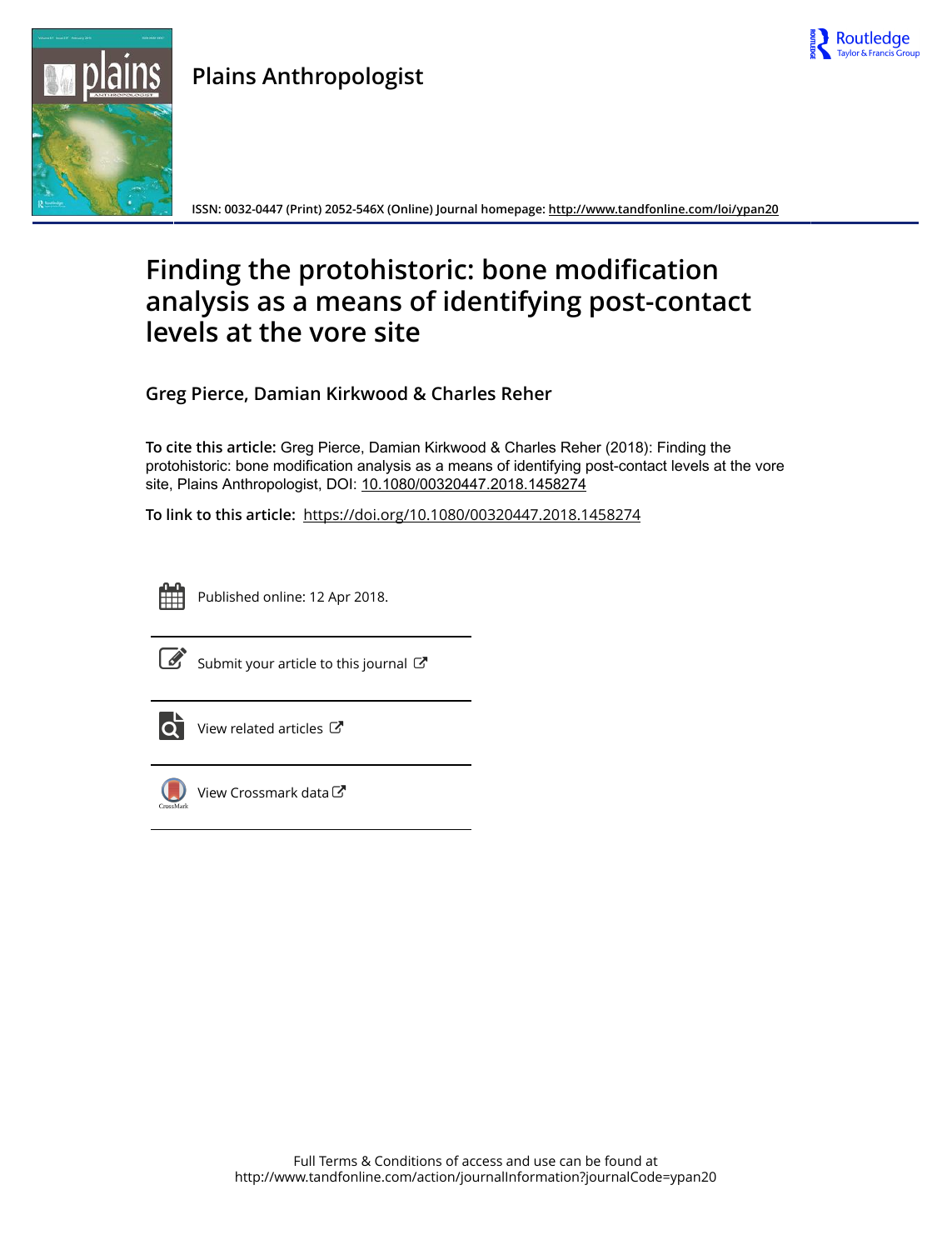## <span id="page-1-0"></span>REPORT

# Finding the protohistoric: bone modification analysis as a means of identifying post-contact levels at the vore site

Greg Pierce, Damian Kirkwood and Charles Reher

This paper discusses the utility of using bone modification analysis as a means of differentiating between pre- and post-contact sites, or strata within a site, and how these data can be used to track and understand the implications of the introduction of new technologies on indigenous systems. The authors examined a sample of bison elements from the Vore site, 48CK302, in Wyoming for the purpose of identifying different modifications on each bone, specifically stone and metal tool marks. The results of this analysis could be used to differentiate between pre- and post-contact strata at the Vore site which allowed the authors to enter into a discussion on the relative frequency of metal tool use on the site and how this may relate to regional trends.

keywords Cut mark analysis, alternative dating methods, protohistoric, high plains archaeology

The Vore Buffalo Jump,  $48CK_3o2$ , is located in the Red Valley of the Black Hills in northeastern Wyoming (Figure  $_1$ ). The site comprised a large karst-like sinkhole measuring 30 m across and  $15 \text{ m}$  deep (Reher and Frison [1980](#page-16-0):8). The sinkhole was used by Native Americans as a bison jump and contains at least 22 cultural levels, or discrete kill events (Crago [2003](#page-15-0):16; Reher and Frison [1980:](#page-16-0)1). The results of this hunting activity were complex stratigraphic layers "with stacked bone middens lensing in and out, forming discrete levels in some areas and thick conglomerates in others" (Reher and Frison [1980:](#page-16-0)138).

Analyses of varve-like sediments, dendrochronology, radiocarbon dates, and the High Plains projectile point typology (Frison [1991\)](#page-15-0) date the utilization of the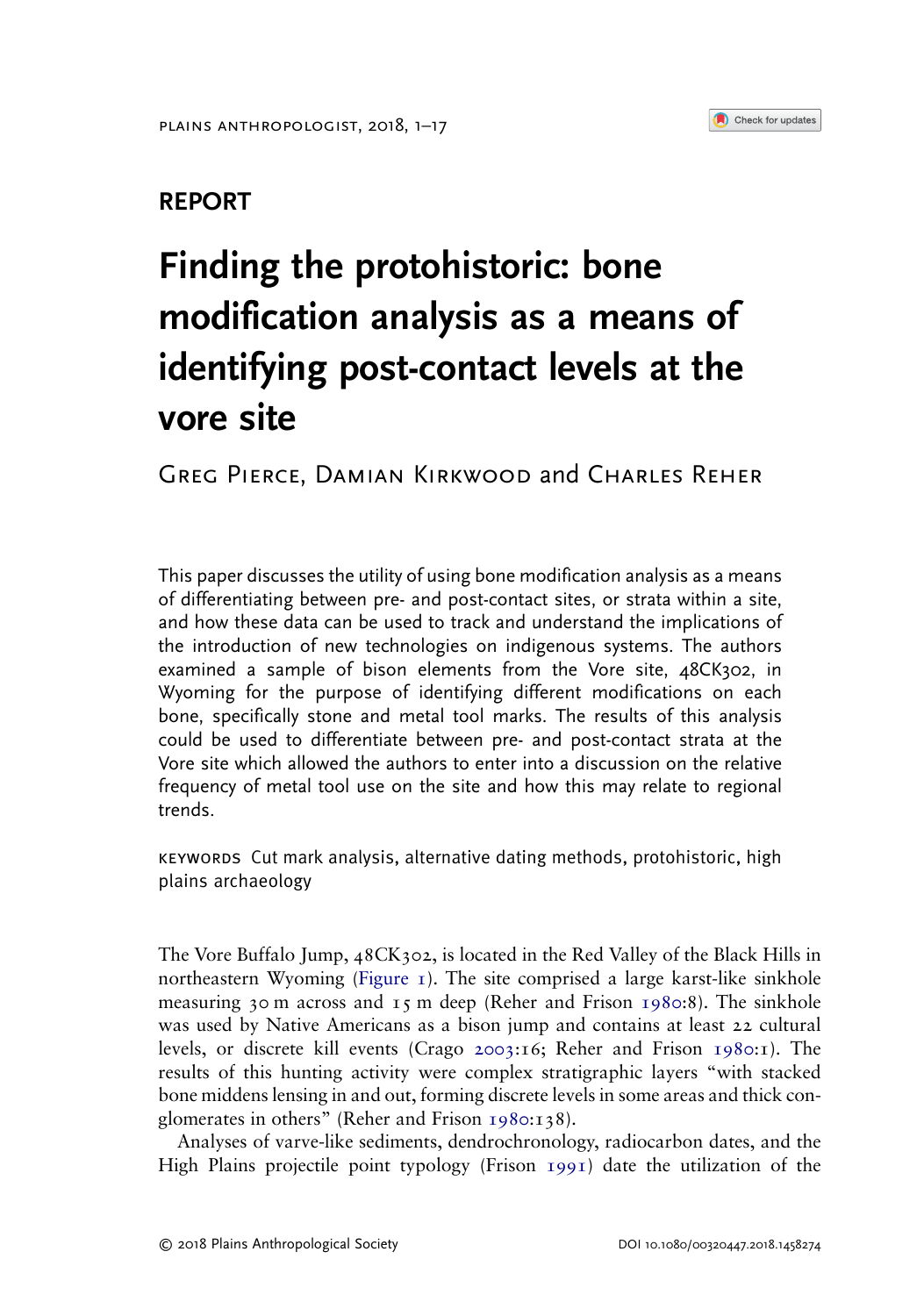<span id="page-2-0"></span>

FIGURE 1 Location of the Vore site, 48CK302 (Esri et al. [2016](#page-15-0)).

jump between AD 1500 and 1800 (Crago [2003;](#page-15-0) Reher and Frison [1980](#page-16-0)). This places the use of the site temporally in the Late Prehistoric/Protohistoric/Early Historic transition in the region. The approximate 300-year span of time from the Late Prehistoric to the Early Historic period marks an especially dynamic era on the High Plains of North America. Native populations in the region saw environmental, demographic, and technological changes. The end of the Late Prehistoric period was the onset of the Little Ice Age, an environmental episode resulting in cooler and wetter conditions in parts of North America (Reher and Frison [1980:](#page-16-0)40). These environmental conditions arguably led to shifts in the settlement and subsistence practices of indigenous populations across North America and contributed to the migration of tribal populations into the High Plains region. By the late seventeenth and early eighteenth centuries, Euroamerican items were filtering into the region via existing native trade networks. Small numbers of Euroamerican trappers had moved into the High Plains and Rocky Mountains by the mid- to late-eighteenth century. These trappers were trading with and living among the indigenous populations. The Euroamerican presence in the area increased through the early part of the nineteenth century, marked by intense beaver hunting during the first few decades and emigration and the development of the buffalo robe trade by the 1840s. By the 1850s, the United States Military had established a permanent presence in the area, and the 1860s and 1870s saw war between the United States and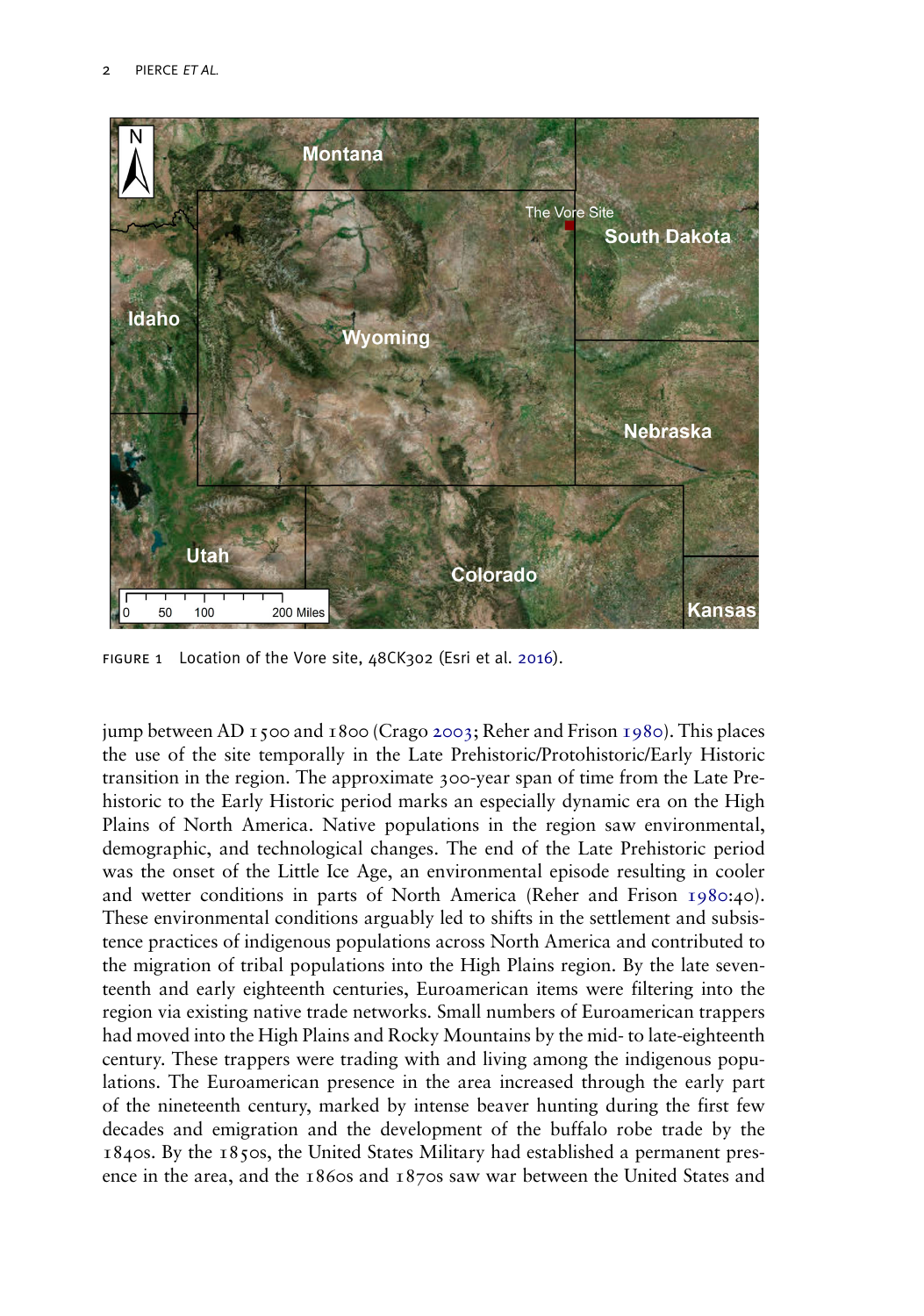<span id="page-3-0"></span>many of the native tribes. Finally, the end of the century saw the relocation of these tribal groups to reservations.

Central to native subsistence during this period was the bison. Beginning in the Little Ice age, environmental conditions improved foraging capacity for bison resulting in larger, more densely distributed herds (Bamforth [1988](#page-14-0):74). Changes to bison ecology ultimately led to improved bison foraging for native groups across the plains resulting in an increase in bison hunting activities by mobile and semi-sedentary populations alike (Sutton [2004](#page-16-0):3). It is believed that increases in bison hunting resulted from the development of broad-based subsistence practices and in response to the need to feed larger populations (Bozell [1995:](#page-15-0)156–157). As their populations increased, bison hunting was further intensified as large communal hunts allowed for massive amounts of meat to be obtained at one time.

While communal hunting could be practiced year-round, it was the fall hunts that were especially important. Tribal groups required large quantities of preserved meat to survive the winter (Ferris et al. [2000](#page-15-0):19; Reher and Frison [1980:](#page-16-0)236). To acquire this meat, smaller family units and bands aggregated into larger groups to partici-pate in fall hunts (Bozell [1995](#page-15-0):157). These hunts were governed by supernatural and ritual beliefs and practices that helped to organize the hunt, compelled people to adhere to the rules of the engagement, and to ensure the success of the endeavor (Forbis [1978:](#page-15-0)3; Frison [1991](#page-15-0):219). After the introduction of the horse, the use of bison jumps and pounds fell off in favor of the chase method whereby mounted hunters would surround or chase a herd killing them with bows from horseback (Brink [2008:](#page-15-0)246–250; Forbis [1978](#page-15-0):7; Frison [2004](#page-15-0):120).

The use of the Vore site as a large communal bison jump during the Late Prehistoric/Protohistoric/Early Historic transitions presents researchers the opportunity to investigate the manner in which native populations responded to a range of external pressures: environmental, technological, and demographic. The use of this site also predates the wholesale movement of Euroamericans into the region, allowing for the investigation of the interplay between Euroamerican goods and technologies and indigenous subsistence practices prior to the increased influence of Euroamericans. Additionally, the prolonged use of the site allows for a comparative assessment of bison procurement and butchering strategies from one location over an extended period of time.

However, prior to engaging in this type of analysis, one must accurately differentiate between pre- and post-contact levels. Based on the temporal range of the site's use, one would expect Euroamerican goods, such as metal knives and projectile points, which would have been associated with hunting and butchering activities, to be present in the archaeological deposits.

Despite this, no Euroamerican goods have been recovered from Vore. The absence of Euroamerican goods makes it difficult to properly and confidently differentiate between pre- and post-contact levels, preventing researchers from developing an accurate timeline of the site's use. One possible means of addressing this issue is through bone modification analysis. Bone modification analysis can allow one to look for evidence of the presence of Euroamerican goods when the artifacts themselves are absent. While some preliminary, and unpublished, work has been conducted identifying human-made modifications on the Vore bones,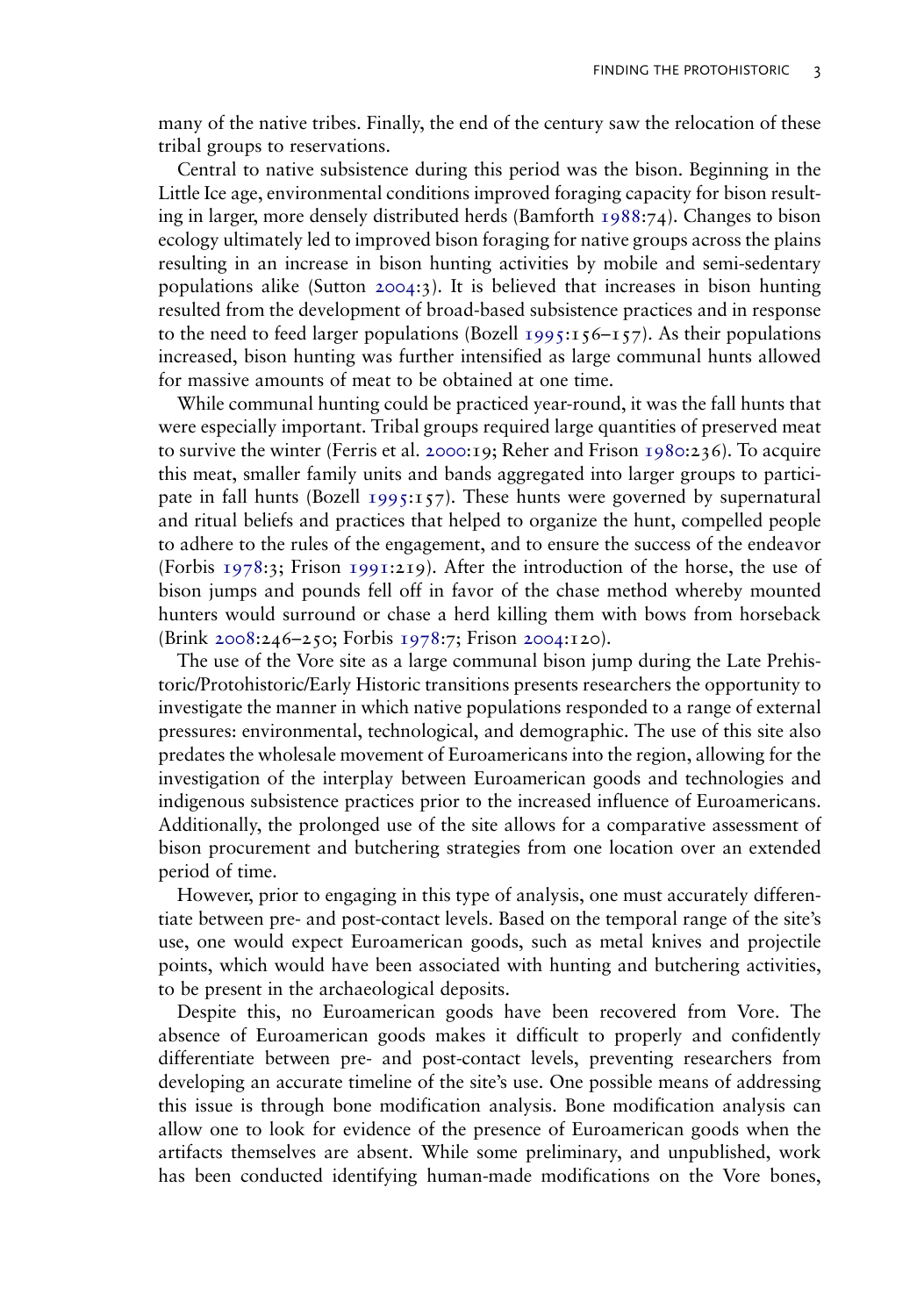<span id="page-4-0"></span>this analysis did not differentiate between modifications generated by metal or stone tools. The stratified deposits and the temporal span of the Vore site make it an ideal dataset from which to examine the transition from stone tools to metal implements and test whether bone modification analysis can serve as an alternative dating method.

#### Bone modification analysis

#### A brief history of bone modification analysis

Bone modification studies have been ongoing since at least the 1970s. Much of this previous research has focused on recording the morphology and identifying characteristics of various modification types (Bello et al. [2009](#page-14-0); Capaldo and Blumenschine [1994;](#page-15-0) Greenfield [2006](#page-15-0); Potts and Shipman [1981](#page-16-0); Walker and Long [1977](#page-16-0)) and developing methodologies aimed at differentiating between various modification types (Fisher [1995;](#page-15-0) Milner et al. [2000](#page-16-0); Olsen and Shipman [1988](#page-16-0); Shipman [1981;](#page-16-0) Shipman and Rose [1983a](#page-16-0), [1983b\)](#page-16-0).

This research has developed a robust methodology for identifying various humanmade modifications on bone and for differentiating between those modifications and marks made by other natural processes. It is widely held that a V-shaped groove (Figure 2), fine parallel striations within the groove [\(Figure 3](#page-5-0)), and barbs at the end of the groove are traits commonly associated with cut marks made during the butchering process (Shipman [1981](#page-16-0); Shipman and Rose [1983a;](#page-16-0) Walker and Long [1977](#page-16-0)). In comparison to cut marks, chop marks tend to be broad, relatively short, linear depressions with an elongated oval outline, a V-shaped crosssection, and crushed or fragmented bone in the nadir of the mark (Fisher [1995:](#page-15-0)19; Shipman [1981:](#page-16-0)366).

Fisher  $(1995:12-16)$  $(1995:12-16)$  $(1995:12-16)$  recommends using these diagnostic traits in concert with what he refers to as the configurational approach. A configurational approach examines contextual information such as the anatomical placement of the mark, the number of marks present on a given bone, the orientation of the mark, and the association of a mark with other bone surface modifications as a means of assessing the likelihood of human agency (Behrensmeyer et al. [1986;](#page-14-0) Oliver [1989,](#page-16-0) [1994;](#page-16-0) Olsen and Shipman [1988;](#page-16-0) Shipman [1988](#page-16-0)). The configurational approach provides further insight into surface modifications through the use of contextual information



figure 2 Basic cross-sectional morphologies of metal and stone modifications (Adapted from Walker and Long [1977:](#page-16-0)607).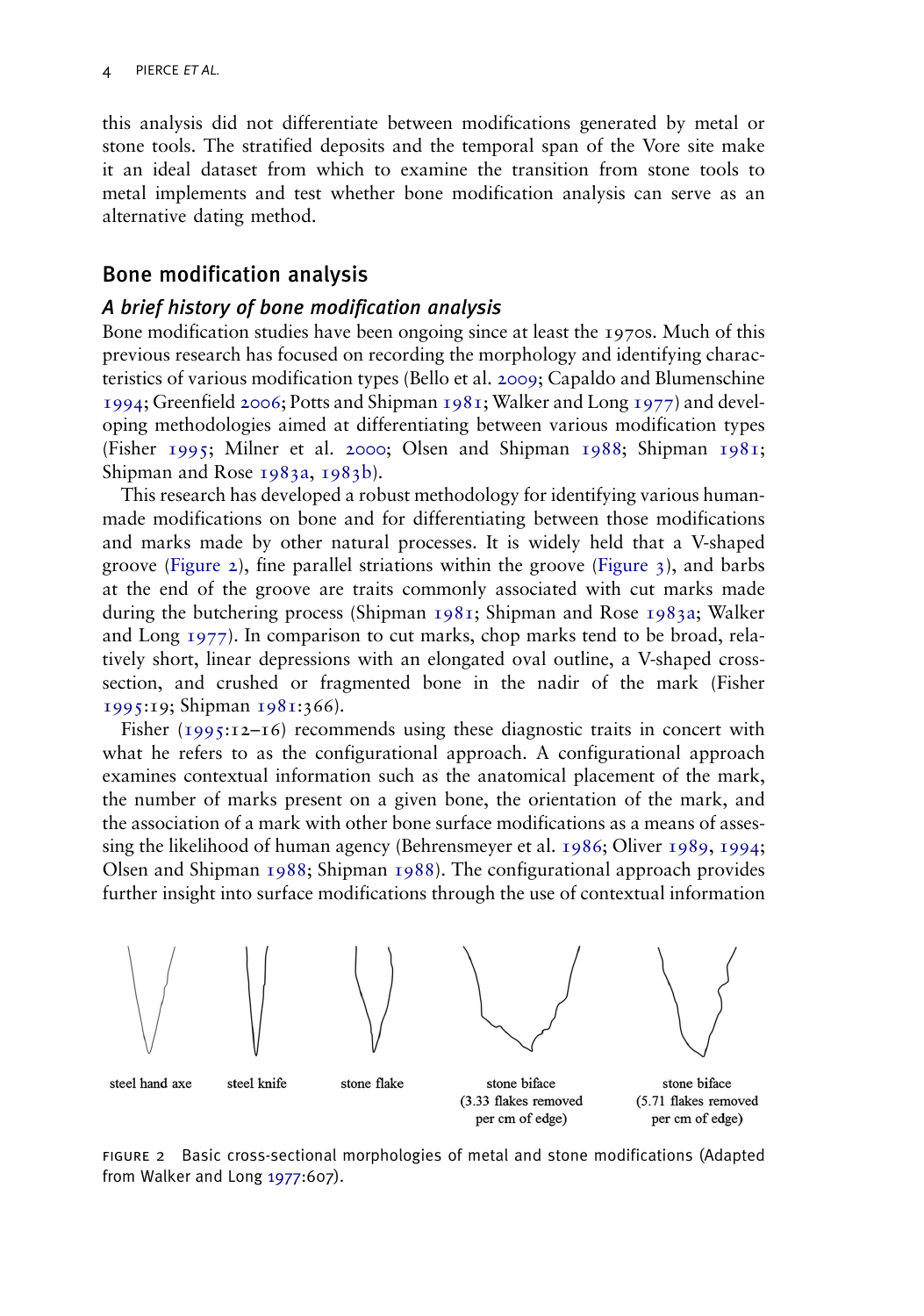<span id="page-5-0"></span>

figure 3 Low-power microscope image of a stone cut mark with internal striations.

based on our understanding of human butchering practices. Combining these methods of analyses allows researchers to operate with high levels of confidence.

Bone modification studies have also been used to examine a range of questions relating to human behavior. This form of analysis has been used as a means of investigating early hominin evolution (Pickering and Hensley-Marschand, [2008](#page-16-0)), early hominin hunting and scavenging (Binford [1981,](#page-14-0) [1985,](#page-14-0) [1988](#page-14-0); Bunn [1981;](#page-15-0) Bunn and Kroll [1986](#page-15-0); Potts [1983](#page-16-0), [1988](#page-16-0); Potts and Shipman [1981;](#page-16-0) Shipman [1986,](#page-16-0) [1988;](#page-16-0) Shipman and Rose [1983b](#page-16-0)), differentiating between carnivore and hominin activity (Blumenschine and Selvaggio [1988](#page-14-0); Cruz-Uribe [1991](#page-15-0)), examining butchery and transport strategies (Binford [1978,](#page-14-0) [1981](#page-14-0), [1984](#page-14-0); Bonnichsen [1973](#page-15-0), [1979](#page-15-0); Crader [1974;](#page-15-0) Frison [1991;](#page-15-0) Guilday et al. [1962;](#page-16-0) Jones [1980](#page-16-0)), and to track the spread of metallurgy in Europe (Greenfield [1999](#page-15-0), [2005\)](#page-15-0).

#### Relationship to this study

Of interest to this paper are studies which have used human-generated bone modifications as a means of looking for the presence of items or technologies that were used at a location but did not pass into the archaeological record. These types of investigations have a long history in archaeological inquiry. As early as 1956, the identification of metal tool cut marks, as opposed to stone, on animal bones recovered from a rockshelter in New Zealand was used as a means of assigning a post-European contact date to the cultural occupation (Duff [1956](#page-15-0)). Decades later Walker and Long [\(1977](#page-16-0):606) determined that human modifications to bones such as butchery marks can be used to infer the usage of tools at an archaeological site, even in the absence of the tools themselves.

More recently, and perhaps most relevant to this paper, Greenfield ([1999,](#page-15-0) [2005](#page-15-0)) examined the frequency of metal versus stone butchering marks on animal assemblages dating to the Late Neolithic through the Bronze Age in the central Balkans and southeast Europe. He found that "quantifying the distribution of metal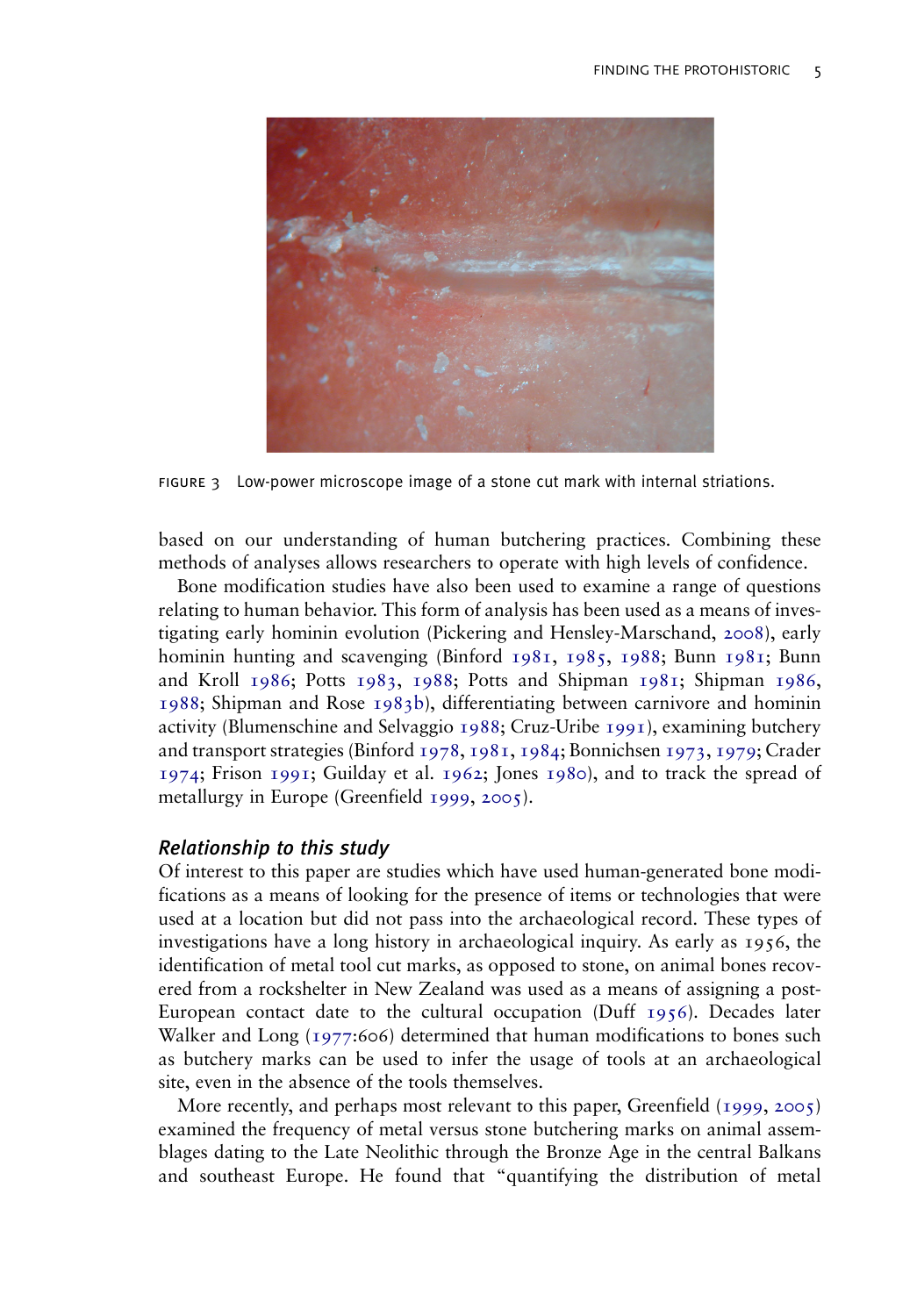versus stone tool types over time and space provides insight into the processes underlying the introduction and diffusion of a functional metallurgical technology for subsistence activities" (Greenfield [1999:](#page-15-0)797). In this work, Greenfield used metal tool cut marks as a proxy measure to more accurately investigate the spread of metal items and associated technologies. Similarly, this paper uses the identification of metal tool marks at an archaeological site to identify post-contact strata within a larger site. This paper also discusses how differential cut mark frequencies between strata can be used to investigate issues relating to the spread of metal tools across the American West.

#### Methods

In an effort to identify post-contact levels at Vore, a sample of the site's faunal assemblage was analyzed. The Vore sample consisted of 82 elements including 8 femora, 15 humeri, 6 metacarpals, 20 scapulae, and 33 mandibles. These elements were chosen as they were likely to represent a range of butchering activities including skinning (metacarpals), defleshing (femora, humeri, and scapulae), and tongue removal (mandibles). The entire collection of excavated faunal remains from Vore easily numbers into the tens of thousands, making an analysis of every bone unrealistic. Researchers initially planned to take their sample from all 22 cultural levels. Unfortunately, this material was excavated in the 1970s and while still in excellent condition, these bones were unable to be used for this project as the small amount of deterioration due to exposure and handling had obscured the microscopic traits needed to engage in this form of analysis. Due to this, the elements were selected from the modern excavation units opened in the 1990s. Therefore, the sample used in this study comes from the top six cultural levels at Vore.

Each element was first examined under a  $10 \times$  magnification lens by three researchers who recorded visible surface modifications. Marks with attributes common to human bone modifications were collectively recorded for each sample. These marks were then independently examined by two researchers under a stereoscopic microscope up to a magnification of  $75\times$ . While higher levels of magnification have been used in other studies employing scanning electron microscopes  $(SEM)$ , magnification below 100 $\times$  is often sufficient to accurately identify diagnostic traits. Low magnification analysis also offers some benefits over SEM analysis. SEM requires small samples which need to be treated before analysis. This treatment can be costly, and the small sample limits the portion of each cut mark which can be examined at one time. Low level magnification requires no pretreatment and can allow for diagnostic criteria to be more clearly identified as there is a greater field of vision (Greenfield [1999](#page-15-0):799, [2006:](#page-15-0)151). The results of each researcher's analysis were compared, with concurring results being recorded as such. Modifications that were recorded differently by researchers were re-examined and recorded only when a consensus was reached. In the seven instances when no consensus could be reached, the mark was recorded as unidentified.

Researchers recorded the modification's length in millimeters, maximum and minimum width in microns, the association of the bone surface modification with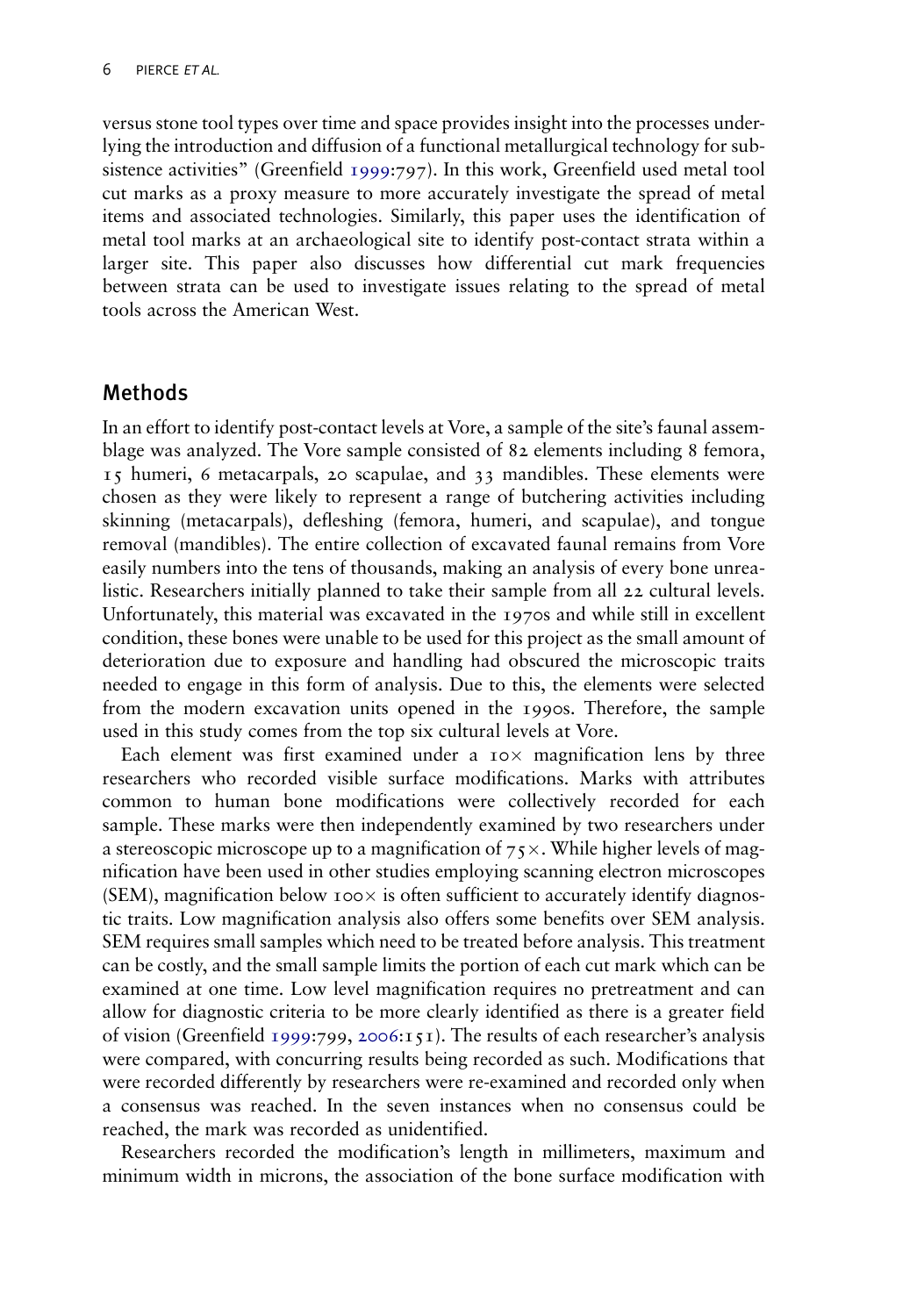<span id="page-7-0"></span>other marks, the cross-section of the mark, the presence or absence of symmetrical sides, the presence or absence of a uniform rise to each side of the mark, the presence or absence of a uniform groove depth, trajectory as straight, arcuate, or serpentine; the orientation of the mark on long bones, the location of the cut mark on the bone, the presence or absence of barbs, the presence or absence of striations, and the presence or absence of uniformity in the striations. The relation of each of these attributes to this analysis is presented in Table 1.

The study conducted for this paper was based on the previous work by Blumenschine et al. [\(1996\)](#page-14-0). This study used low-power microscope analysis to differentiate between carnivore tooth, hammerstone percussion, and cutting and scraping marks on bones that had been placed there by researchers so as to be able to accurately assess the results of the analysis. An overall accuracy of 90 percent was reached by novices with no prior experience in cut mark or faunal analysis after spending only three hours studying bone modification diagnostics and images. After a total of six hours studying the same materials, these individuals increased their accuracy to 95 percent. Experienced analysts reached over 97 percent accuracy in correctly differentiating between several types of bone surface modifications.

In an effort to duplicate this type of accuracy, researchers for this project spent over 10 hours examining bone modification diagnostics and an additional 10 hours analyzing a controlled sample under low magnification. The control sample consisted of 12 cow femora and humeri. The elements were obtained from a local butcher and boiled to remove the flesh and periosteum. Marks made by the initial butchering process were recorded, and then each element was marked with a variety of unifacial metal, bifacial metal, bifacial stone, and stone flake marks.

| <b>RECORDED</b><br><b>ATTRIBUTE</b> | <b>IMPORTANCE</b>                                                                                                                                                                                                                                                                                                                                                                                                                                                                                                                           |  |  |  |  |  |  |
|-------------------------------------|---------------------------------------------------------------------------------------------------------------------------------------------------------------------------------------------------------------------------------------------------------------------------------------------------------------------------------------------------------------------------------------------------------------------------------------------------------------------------------------------------------------------------------------------|--|--|--|--|--|--|
| <b>WIDTH</b>                        | Metal tool cut marks tend to be thinner than stone cut marks and chop marks. Metal tool cut marks often<br>have a more consistent width across the length of the cut                                                                                                                                                                                                                                                                                                                                                                        |  |  |  |  |  |  |
| SYMMETRICAL SIDES                   | Vascular grooves and root etching often have symmetrical sides while chop marks, trampling marks, and<br>stone tool cut marks generally do not. Metal tool cut marks often have symmetrical sides on bifacial blades,<br>although unifacial blades and different cut angles can present unsymmetrical sides                                                                                                                                                                                                                                 |  |  |  |  |  |  |
| <b>UNIFORM SIDES</b>                | Metal tool cut marks generally have uniform slopes to the sides of the groove. Stone tool cut marks do not                                                                                                                                                                                                                                                                                                                                                                                                                                  |  |  |  |  |  |  |
| <b>LOCATION</b>                     | Some modifications show locational preference. Trampling marks are most often found on the shaft. Cut<br>marks generally result from three activities: skinning, disarticulation, and filleting. Skinning marks can be<br>found on the long shaft of the lower leg and phalanges and the lower portion of the mandible.<br>Disarticulation marks can be found on vertebrae or pelvic bones as well as the articular surface of long<br>bones. Filleting can result in cut marks that run parallel to the long axis of a bone (Binford 1981) |  |  |  |  |  |  |
| <b>STRIATIONS</b>                   | Stone tool cut marks often have internal striations that run parallel to the length of the cut. Vascular grooves,<br>root etching, trampling marks, sediment abrasion, chop marks, excavator damage, and carnivore activity do<br>not present internal striations. Metal tool cut marks generally do not leave internal striations. When they do<br>they are of more uniform depth and spacing than those made by stone                                                                                                                     |  |  |  |  |  |  |
| <b>UNIFORM</b><br><b>STRIATIONS</b> | Striations found in stone tool cut marks have less even length, thickness, and spacing than those found in<br>metal tool cut marks                                                                                                                                                                                                                                                                                                                                                                                                          |  |  |  |  |  |  |

TARIF<sub>1</sub> RECORDED ATTRIBUTES AND THEIR MEANING.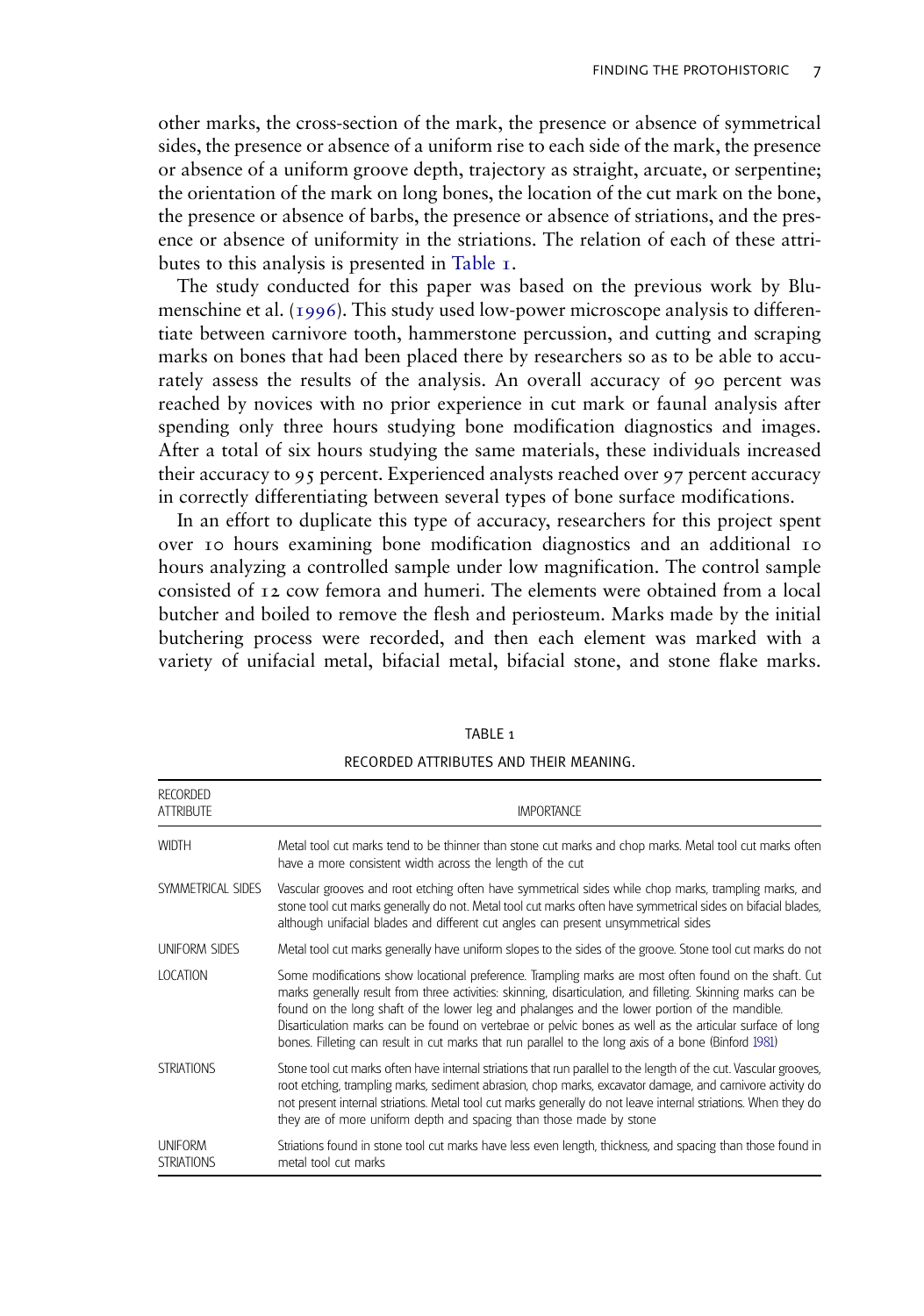<span id="page-8-0"></span>Each mark's location and source was recorded. Blind tests were conducted whereby researchers examined a selected number of modifications on each bone. The efficiency in analysis of this controlled sample increased from less than 80 percent on the first elements to over 98 percent after an additional 6 hours of microscopic analysis.

For each bone from the Vore sample, the number and location of each human modification was recorded. Cut marks were recorded as raw counts and as butchery instances. A butchery instance is defined as a discrete, non-adjacent ( $>$ I cm apart), and non-overlapping mark or set of marks (Lyman [1992:](#page-16-0)250, [1994:](#page-16-0)304). Butchery instances were recorded because in many cases cut marks can be clustered and overlapping. When this occurs, earlier marks may be obscured or even destroyed, making the generation of an accurate tally of discrete marks impossible. There are also analytical implications to recording the modifications in this manner. When using the presence and frequency of cut marks as a metric for analyzing differences in the presence and/or intensity of usage of metal implements on a site, raw cut mark counts may not present an accurate representation of historic and prehistoric activities. This is due to the fact that butchering skill, tool shape and sharpness, seasonality, and tissue density can all influence the effectiveness of a single cut. Differences in these areas can result in differential cut mark counts from the same type of activity. Without the ability to control for these variables, it becomes difficult to determine if differences in cut mark counts are due to the number of metal items present, the intensity of metal use in a given level, or if the variability is in fact reflective of factors completely unrelated to metal tool use such as butchering skill, tool shape and sharpness, or tissue density. To compensate for this, cut mark instances are used as they likely represent a single butchery step and are more reflective of intensity of activity and use than raw cut mark counts.

#### Results

Of the 82 bones examined, 28 contained human-generated modifications. A total of 288 cut marks, 55 cutting instances, 4 chopping marks, and 1 chopping instance were recorded. Additionally, green bone breakage and interior bone flakes in the vicinity of green breakage were used to identify instances of marrow processing when no tool marks could be identified. Using these criteria, 16 instances of marrow processing were recorded. Overall, 34.1 percent of our sample bore visible human-made bone modifications. Lower percentages of bones with identifiable modification marks should not be considered unusual as other studies have identified human modifications on between 2.0 and 14.5 percent of the examined assemblage (Miller and Burgett [2000](#page-16-0):30; Scheiber [2007](#page-16-0):304). At Vore, previous studies have shown between 6.0 and 33.0 percent of a given analyzed sample bear evidence of butchery, depending on the element examined (Burgett [1989\)](#page-15-0).

Of the 288 cut marks identified, 174 were made by metal implements and 114 were generated by stone tools. The material of the implement that created the four chop marks could not be identified. Further analysis of these cut marks reveals that there are 55 total butchery instances from this sample, 16 of which are from stone tools and 39 of which are from metal implements.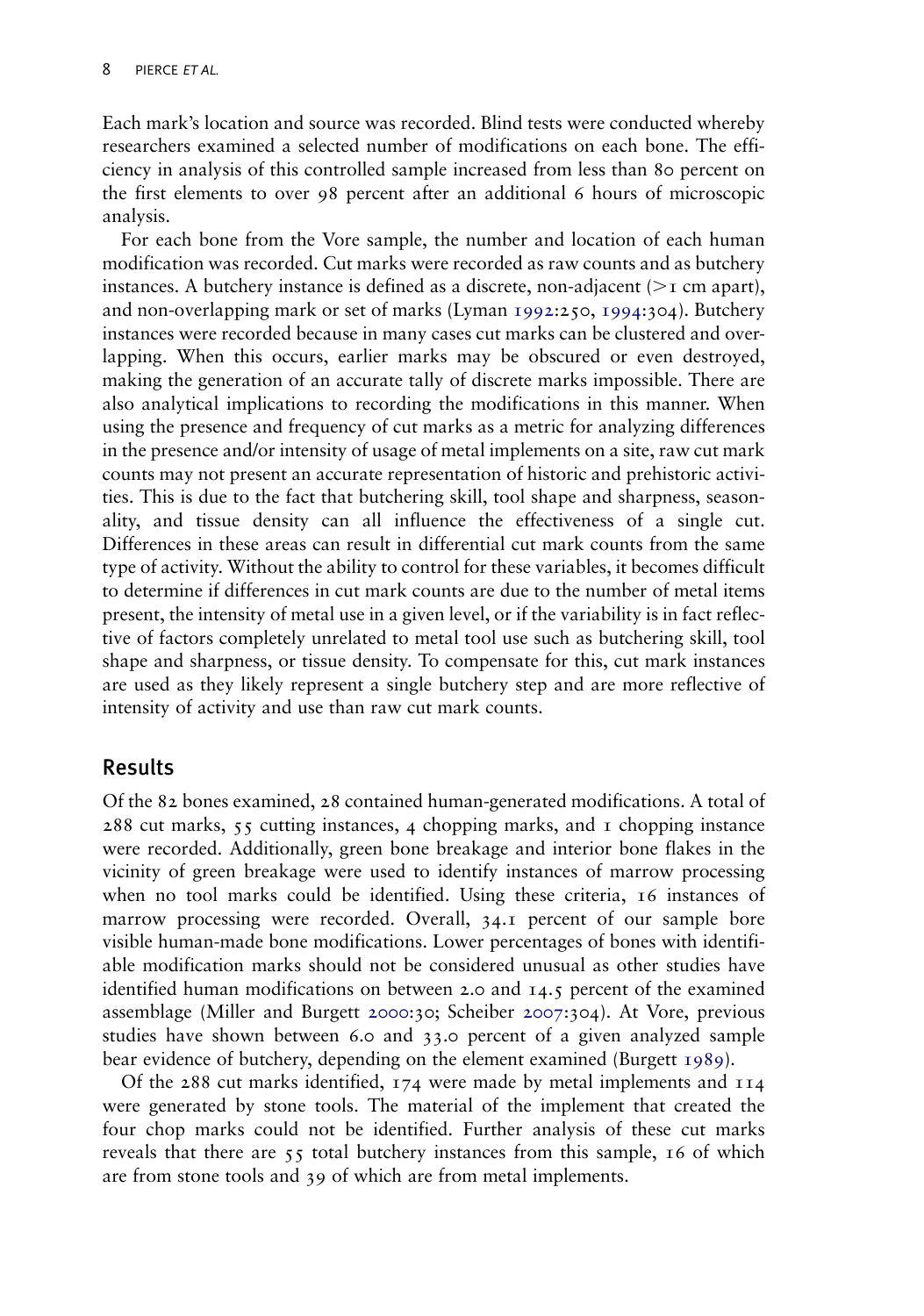

figure 4 Percentage of stone- and metal-modified elements by cultural level.

The analysis reveals that every cultural level included in this study, cultural levels 1–6, contained bones with metal tool cut marks. This helps confirm the current understanding of the Vore chronology derived from radiocarbon dates and varvelike sediments that date the upper third of the site to AD  $1700-1800$  (Reher and Frison [1980:](#page-16-0)29). Stone tool cut marks can be found in every level with the exception of cultural level 3. Although the sample of bones with cut marks is small, between 3 and 8 per level (between 25.0 and 60.0 percent of the analyzed sample per level), there appears to be general similarities between cut mark instances and the percentage of elements modified by stone versus metal in cultural levels 1–5, with cultural level 6 standing in contrast. Cultural levels  $I - 5$  have higher overall frequencies of elements modified by metal as opposed to stone, with a high of 100 percent metal to 0 percent stone in cultural level 3 and a low of 62.5 percent metal and  $37.5$ percent stone in cultural level 4. In cultural level 6, the ratio is  $\zeta$  to  $\zeta$  percent (Figure 4). This relationship is even more pronounced when butchery instances are analyzed. Cultural levels  $I$ - $\zeta$  have higher overall frequencies of metal versus stone butchery instances, with a high of 100 percent metal to 0 percent stone in cultural level  $\frac{3}{2}$  and a low of 66.7 percent metal and  $\frac{3}{2}$ , percent stone in cultural level 4. In cultural level 6, the ratio is 66.7 percent stone to 33.3 percent metal ([Figure 5\)](#page-10-0). [Tables 2](#page-10-0) and [3](#page-11-0) present the relationship between bone modifications and the Vore cultural levels.

#### Discussion and conclusion

An analysis of the Vore data show metal tool cut marks present in every level, indicating that the top six cultural levels at Vore date to the post-contact period. Unfortunately, due to limitations in the sample used for analysis, no pre-contact strata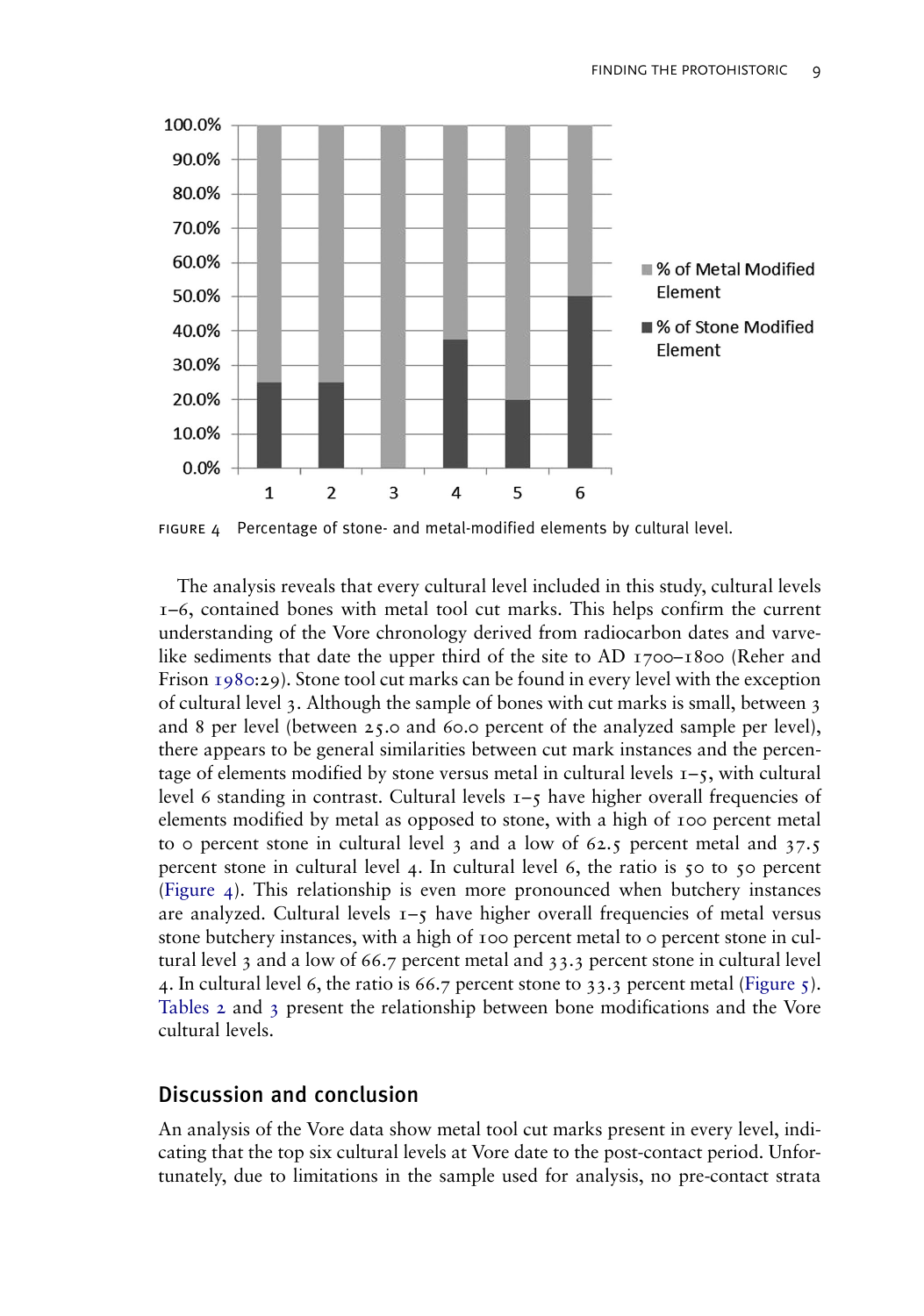<span id="page-10-0"></span>

figure 5 Percentage of stone and metal butchery instances by cultural level.

were identified. However, an analysis of the cut mark frequency data can provide insight into the relationship of the upper six cultural levels at Vore and the historical processes at work during the Late Prehistoric, Protohistoric, and Early Historic transition in the region.

The Vore data reveal continuity in the percentages of stone to metal tool cut mark distributions, and on the percentage of stone to metal butchery instances in cultural levels  $I$ -5. In these levels, the majority of the bones were modified by metal implements and metal tool cut mark frequencies outnumbered stone. These data show a clear preference for metal tools for the first five cultural levels of the Vore site. Cultural level 6 deviates from the patterns seen in the upper levels. In this

| IADLE 2                            |                         |                            |      |                                          |      |                                          |        |                                                      |       |
|------------------------------------|-------------------------|----------------------------|------|------------------------------------------|------|------------------------------------------|--------|------------------------------------------------------|-------|
| ELEMENT AND CUTMARK DATA BY LEVEL. |                         |                            |      |                                          |      |                                          |        |                                                      |       |
|                                    |                         | Elements with<br>cut marks |      | Elements with<br>stone tool cut<br>marks |      | Elements with<br>metal tool cut<br>marks |        | Percent of<br>stone-or<br>metal-modified<br>elements |       |
| Cultural level                     | Element count per level | # with                     | % of | # with                                   | % of | # with                                   | $%$ of | Stone                                                | Metal |
| 1                                  | 16                      | 4                          | 25.0 | 1                                        | 6.3  | 3                                        | 18.8   | 25.0                                                 | 75.0  |
| $\overline{2}$                     | 13                      | 4                          | 30.8 | 1                                        | 77   | 3                                        | 23.1   | 25.0                                                 | 75.0  |
| 3                                  | 5                       | 3                          | 60.0 | $\overline{0}$                           | 0.0  | 3                                        | 60.0   | 0.0                                                  | 100.0 |
| 4                                  | 26                      | 8                          | 32.0 | 3                                        | 12.0 | 5                                        | 20.0   | 37.5                                                 | 62.5  |
| 5                                  | 11                      | 5                          | 45.5 | 1                                        | 91   | 4                                        | 36.4   | 20.0                                                 | 80.0  |
| 6                                  | $11\,$                  | 4                          | 36.4 | 2                                        | 18.2 | 2                                        | 18.2   | 50.0                                                 | 50.0  |

 $TADLE$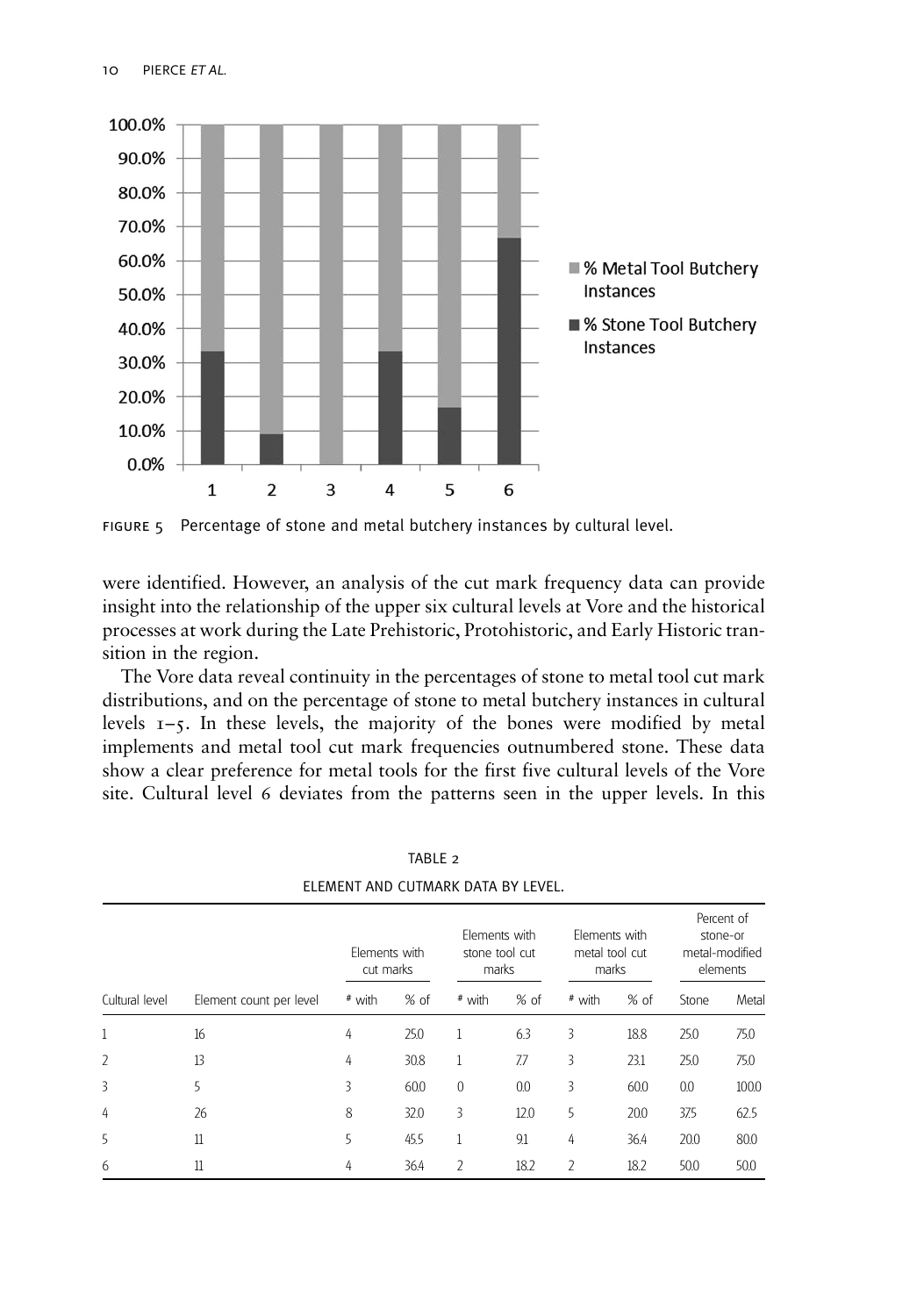<span id="page-11-0"></span>

| Cultural<br>level | Count per<br>level | Total cut<br>marks | Total butchery<br>instances | Stone tool<br>cut marks | Stone tool<br>butchery<br>instances | Metal tool<br>cut marks | Metal tool<br>butchery<br>instances | Percent of stone tool<br>butchery instances | Percent of metal tool<br>butchery instances | Marrow<br>processing | Percent with<br>marrow<br>processing |
|-------------------|--------------------|--------------------|-----------------------------|-------------------------|-------------------------------------|-------------------------|-------------------------------------|---------------------------------------------|---------------------------------------------|----------------------|--------------------------------------|
|                   | 16                 | 59                 | 6                           | 46                      |                                     | 13                      | 4                                   | 33.3                                        | 66.7                                        |                      | 31.3                                 |
|                   | 13                 | 76                 | 11                          |                         |                                     | 75                      | 10                                  | 9.1                                         | 90.9                                        | U                    | 0.0                                  |
| 3                 |                    | 11                 |                             | $\Omega$                | $\overline{0}$                      | $11\,$                  |                                     | 0.0                                         | 100.0                                       | U                    | 0.0                                  |
| 4                 | 26                 | 50                 | 18                          | 14                      | 6                                   | 36                      | 12                                  | 33.3                                        | 66.7                                        | 9                    | 36.0                                 |
|                   | 11                 | 12                 | 6                           |                         |                                     | $11\,$                  |                                     | 16.7                                        | 83.3                                        |                      | 18.2                                 |
| 6                 | 11                 | 80                 | 9                           | 52                      | b                                   | 28                      |                                     | 66.7                                        | 33.3                                        | $\Omega$             | 0.0                                  |

TABLE 3 CUT MARK FREQUENCIES, INSTANCES, AND MARROW PROCESSING.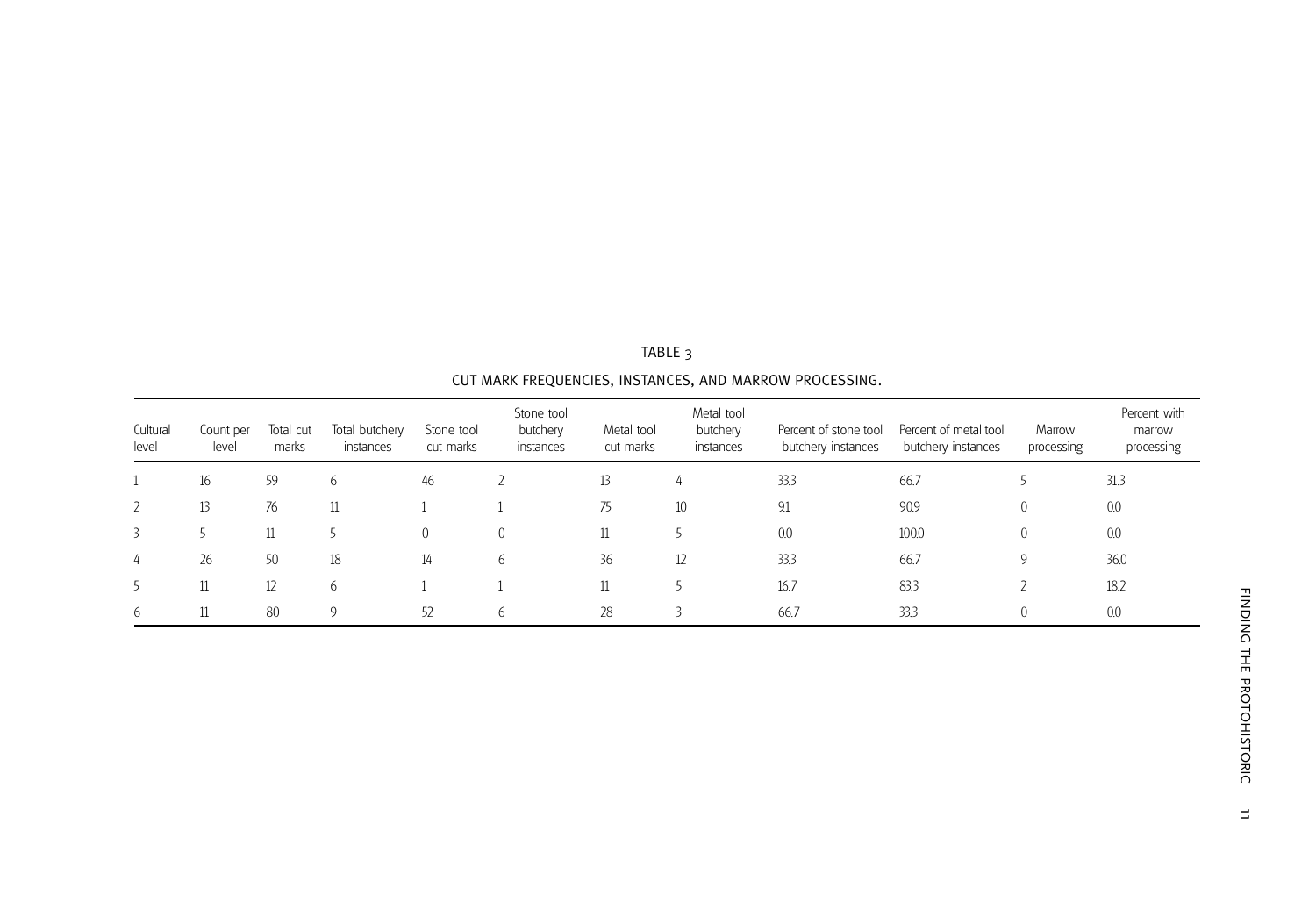<span id="page-12-0"></span>level, 50 percent of the cut mark-bearing elements were modified by stone and the majority of cut marks were generated by stone tools. The cultural level 6 data suggest an increase in the use of metal implements at Vore in the upper five cultural levels.

Unfortunately, without data from the levels immediately below cultural level 6, it is difficult to determine if trends suggesting the reduction and eventual disappearance of metal tool cut marks continue into the lower levels. The presence of fewer metal tool cut mark counts in cultural level 6 could be a result of sampling issues from that level, tribal preference for traditional stone technologies, or short-term fluctuations in the availability of metal tools during the Protohistoric period.

Fortunately, differences in the presence, or at least the use, of metal implements across cultural levels as suggested by the analysis of cut mark frequencies can be supported by an analysis of the lithic assemblage from the site. Three general lithic types were recorded at the Vore site: retouching flakes, butchery tools, and projectile points. All three lithic categories are found in each of the site's 22 cultural levels. In examining the lithic assemblage from Vore, comparing raw numbers per level is likely not a productive means of investigating changes or similarities through time. This is primarily because of the variability of each kill event and in the excavated sample from each level. Each event was participated in by a different number of people, various tribes, and resulted in the collection of a different number of bison. Excavation levels 1–8 returned a Minimum Number of Individuals (MNI) of between 15 and 130 bison. This number, of course, does not reflect the actual number of bison contained within each excavation level as the sample ranges between an estimated 10–15 percent in the upper 12 cultural levels to only 1 to 3 percent from the lower levels (Pierce [2015](#page-16-0):113; Reher and Frison [1980:](#page-16-0)13). However, as the lithic assemblage has the same sample rate as the bison bones themselves from each excavation level, these two sets of data provide a useful comparative sample on which to base our analysis.

In an effort to allow for a cross-level comparison, flake, tool, and point counts were generated in relation to the MNI for each level. This resulted in the creation of flakes per bison, tools per bison, and points per bison count ratios that provide a means of assessing the number of lithics deposited at the site in relation to the intensity and size of the actual kill event [\(Table 4](#page-13-0)).

Using this metric, an analysis of debitage, tools, and projectile points from the original and recent excavations was conducted with the understanding that as metal tools became more accessible and came to be possessed in greater numbers, the use of stone tools would have decreased. Archaeologically, this would have manifested itself in the presence of more metal tool cut marks and less made by stone tools onsite as indigenous populations gained greater access to metal implements. This would have coincided with a general reduction in the presence of stone tools and debitage in archaeological assemblages as these items were replaced by new metal technologies. An analysis of the Vore lithic data by level reveals that stone tools were present in higher numbers in the lower cultural levels. Lithic counts decrease in the upper cultural levels (Pierce [2015:](#page-16-0)135–140). The lithic data corroborate the cut mark analysis, showing a clear difference in the use of metal tools in the upper cultural levels at Vore, suggesting that metal tools were present in larger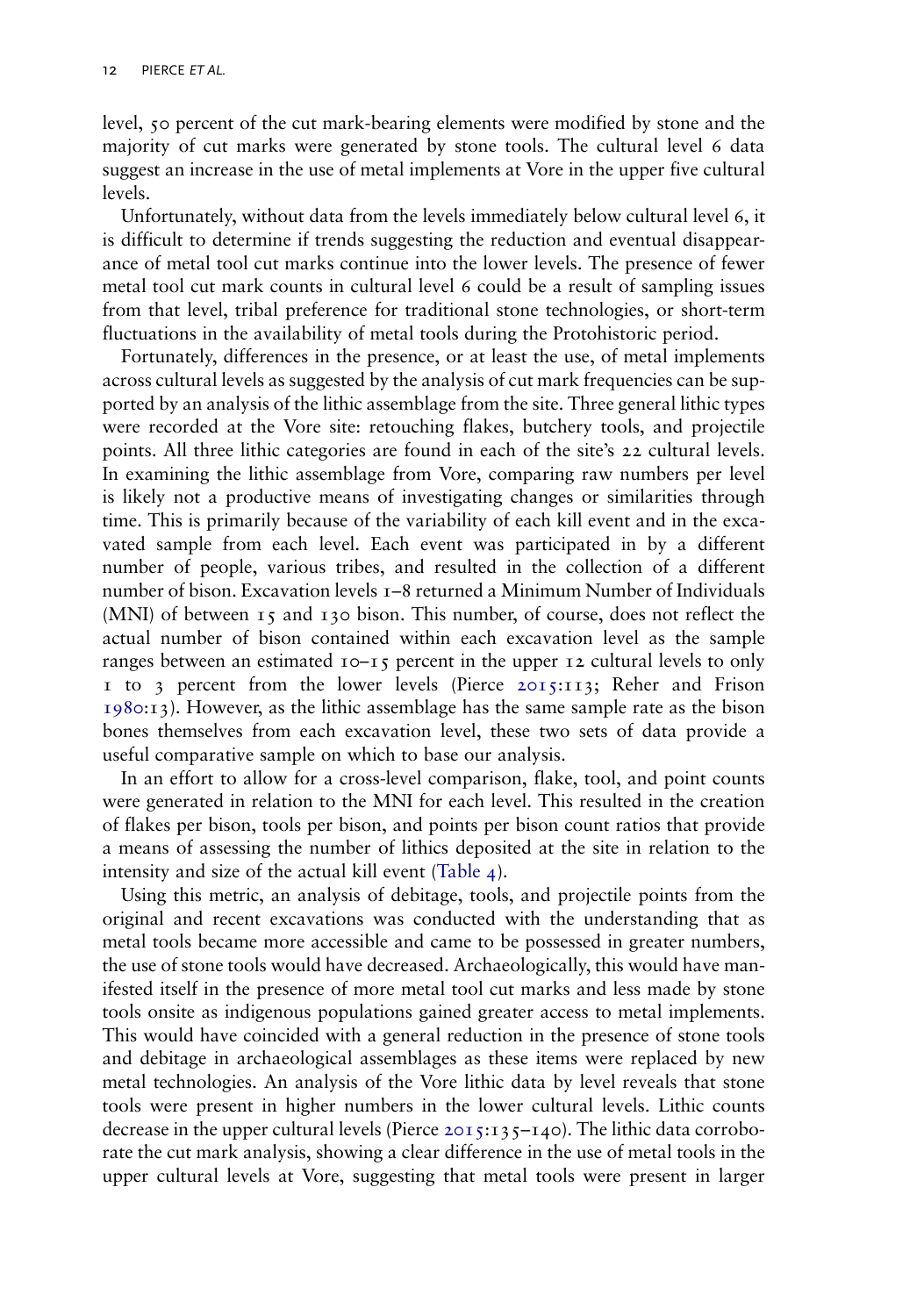<span id="page-13-0"></span>

| Excavation<br>level | Associated<br>cultural<br>levels | Level<br><b>MNI</b> | Number<br>of flakes | Flakes<br>per<br>bison | Number<br>of tools | Tools<br>per<br>bison | Number<br>of points | Points<br>per<br>bison | Total<br>number<br>of lithics | Total<br>lithics<br>per<br>bison |
|---------------------|----------------------------------|---------------------|---------------------|------------------------|--------------------|-----------------------|---------------------|------------------------|-------------------------------|----------------------------------|
| $\mathbf{1}$        | 1, 2, 3                          | 42                  | 118                 | 2.8                    | 79                 | 1.9                   | 15                  | 0.4                    | 212                           | 5                                |
| $\overline{2}$      | 3, 4, 5                          | 86                  | 332                 | 3.9                    | 212                | 2.5                   | 32                  | 0.4                    | 576                           | 6.7                              |
| $\overline{3}$      | 5, 6, 7                          | 116                 | 461                 | 4.0                    | 267                | 2.3                   | 29                  | 0.3                    | 757                           | 6.5                              |
| $\overline{4}$      | 7, 8, 9                          | 67                  | 306                 | 4.6                    | 199                | 3.0                   | 35                  | 0.5                    | 540                           | 8.1                              |
| 5                   | 9, 10, 11                        | 130                 | 536                 | 4.1                    | 311                | 2.4                   | 23                  | 0.2                    | 870                           | 6.7                              |
| 6                   | 11, 12                           | 22                  | 34                  | 1.5                    | 32                 | 1.5                   | 15                  | 0.7                    | 81                            | 3.7                              |
| $\overline{7}$      | 12, 13, 14                       | 18                  | 56                  | 3.1                    | 57                 | 3.2                   | 26                  | 1.4                    | 139                           | 77                               |
| 8                   | 14, 15, 16                       | 15                  | 62                  | 4.1                    | 55                 | 3.7                   | 23                  | 1.5                    | 140                           | 93                               |

TABLE 4 VORE LITHIC DATA.

numbers in the upper cultural levels and/or were used preferentially during these kill events.

These results have implications for our understanding of how items and technologies spread and are incorporated by new populations. Variability in the presence and/or use of metal tools within or between sites can allow researchers to better understand the movement of metal tools across the landscape, to investigate differential access to this resource by geography or cultural group, and to examine the interplay between existing indigenous technologies and new technologically superior foreign introductions.

At the Vore site, the lithic and cut mark datasets indicate that cultural levels  $1-\xi$ likely represent a portion of time on the High Plains and in the Rocky Mountains when indigenous populations had at least semi-regular access to Euroamerican manufactured trade items which were obtained through native trade networks as well as direct exchanges with Euroamerican trappers, traders, and trading posts. Variations in the percentages seen across these levels could be a result of changes in trade good availability from year to year, tribal preference, or sample size. These levels likely date to the Protohistoric and Early Historic periods. Cultural level 6 dates to the incipient Protohistoric period in the region, a time when Euroamerican trade goods were difficult to come by. Goods were likely obtained via down the line trade or from sporadic encounters with traders and trappers visiting the region. Metal tool marks would have been limited in relation to stone marks in the cultural levels immediately below cultural level 6 only to disappear in subsequent cultural levels dating to the Late Prehistoric period in the region.

The results of this study illustrate how bone modification analysis can be used not only to identify post-contact levels in Native American sites, but also to enter into larger discussions about how and where technologies spread and how new technologies and items are incorporated into existing indigenous cultural systems. The presence of metal tool cut marks on bones from the Vore assemblage confirmed what radiocarbon dating and varved sediment analysis suggested − that portions of the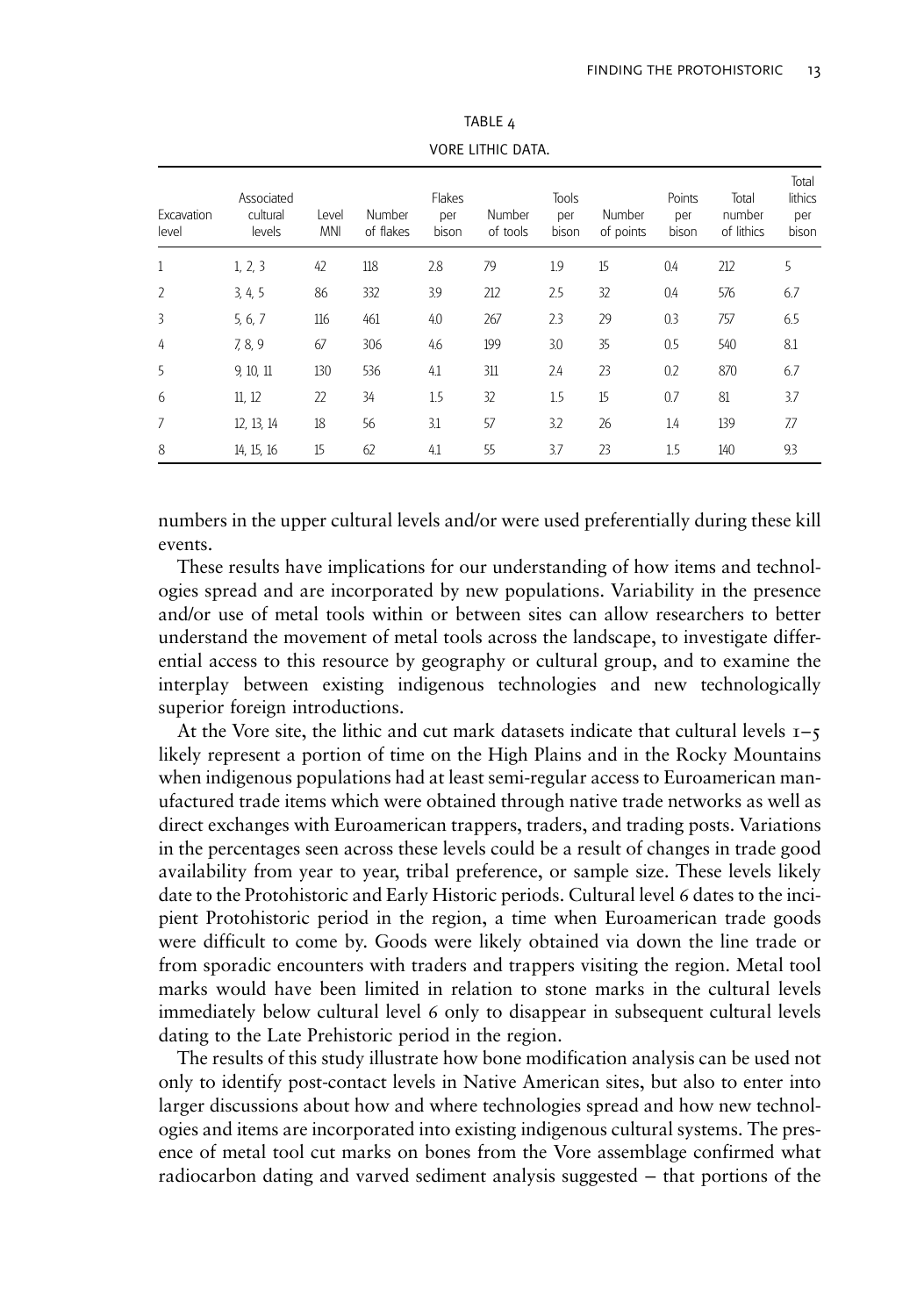<span id="page-14-0"></span>site's use dated to the Protohistoric period. More importantly, the study shows that analyses of bone surface modifications have the ability to serve as a means of investigating technological change and cultural adaptation. The Vore dataset allows researchers to track the influx of metal tools and assess the frequency of metal tool use onsite. This information presents researchers with an important jumping off point from which to address larger questions about the retention of traditional technologies in post-contact settings and the manner in which existing indigenous subsistence practices were impacted by the introduction of Euroamerican items.

#### Acknowledgements

The authors would like to thank a number of individuals and agencies that made this research possible. The Vore Buffalo Jump Foundation was gracious in allowing access to its collection for research purposes. Jody Clauter of the University of Wyoming Archaeological Repository provided access to the Vore collections. The Butcher Block in Laramie, Wyoming donated modern Bos taurus (cow) bones for the comparative cut mark study. Rick Weathermon, Senior Research Scientist at the University of Wyoming, provided invaluable assistance in developing the comparative cut mark sample. Finally, Adam Guinard, a Master's student at the University of Wyoming, provided valuable assistance in the lab and spent countless hours looking at bison bones.

#### Disclosure statement

No potential conflict of interest was reported by the authors.

#### References

Bamforth, Douglas B. ([1988](#page-3-0)). Ecology and Human Organization on the Great Plains. Plenum Press, New York. Behrensmeyer, Anna K., Kathleen D. Gordon, and Glenn T. Yanagi [\(1986\)](#page-4-0) Trampling as a Cause of Bone Surface Damage and Pseudo-Cutmarks. Nature 319:768–771.

Bello, Silvia M., Simon A. Parfitt, and Chris Stringer ([2009\)](#page-4-0) Quantitative Micromorphological Analysis of Cut Marks Produced by Ancient and Modern Hand Axes. Journal of Archaeological Science 36:1869–1880.

Binford, Lewis R. [\(1978\)](#page-5-0) Nunamuit Ethnoarchaeology. Academic Press, New York.

- Binford, Lewis R. [\(1981\)](#page-5-0) Bones: Ancient Men and Modern Myths. Academic Press, New York.
- Binford, Lewis R. [\(1984\)](#page-5-0) The Faunal Remains from Klasies River Mouth. Academic Press, New York.
- Binford, Lewis R. ([1985](#page-5-0)) Human Ancestors: Changing Views of Their Behavior. Journal of Anthropological Archaeology 4:292–327.
- Binford, Lewis R. [\(1988](#page-5-0)) Fact and Fiction About the Zinjanthropus Floor: Data, Arguments, and Interpretations. Current Anthropology 29:123–135.
- Blumenschine, Robert J., Curtis W. Marean, and Salvatore D. Capaldo [\(1996\)](#page-7-0) Blind Tests of Inter-Analyst Correspondence and Accuracy in the Identification of Cut Marks, Percussion Marks, and Carnivore Tooth Marks on Bone Surfaces. Journal of Archaeological Science 23:493–507.
- Blumenschine, Robert J. and Marie M. Selvaggio [\(1988\)](#page-5-0) Percussion Marks on Bone Surfaces as a New Diagnostic of Human Behavior. Nature 333:765–768.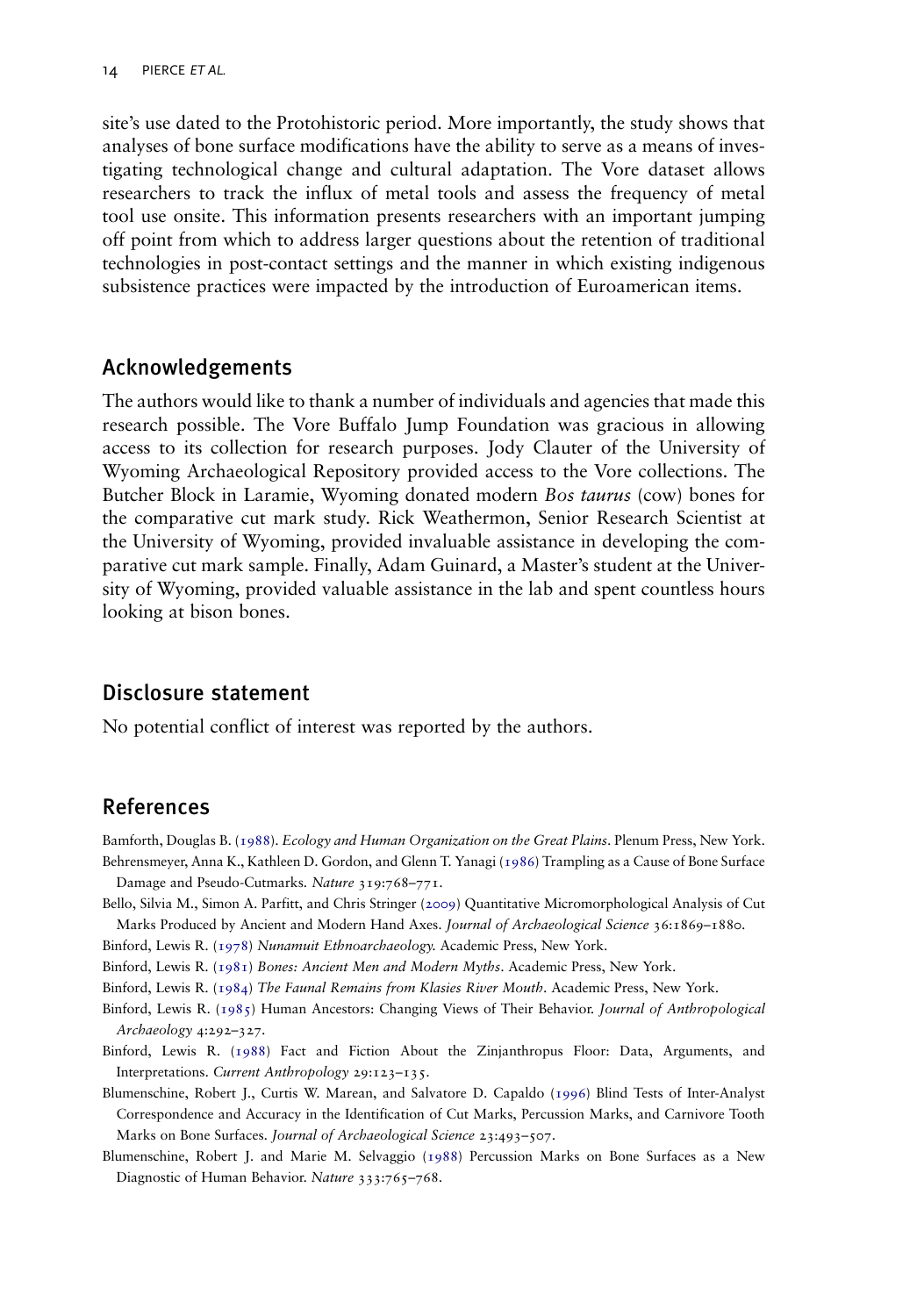- <span id="page-15-0"></span>Bonnichsen, Robson [\(1973\)](#page-5-0) Some Operational Aspects of Human and Animal Bone Alterations. In Mammalian Osteoarchaeology: North America, edited by B. Miles Gilbert, pp. 9–24. Missouri Archaeological Society, Columbia.
- Bonnichsen, Robson ([1979](#page-5-0)) Pleistocene Bone Technology in the Beringian Refugium. National Museum of Man Mercury Series No. 89. Archaeological Survey of Canada, Ottawa.
- Bozell, John R. ([1995\)](#page-3-0) Culture, Environment, and Bison Populations on the Late Prehistoric and Early Historic Central Plains. Plains Anthropologist 40:145–163.
- Brink, Jack W. [\(2008\)](#page-3-0) Imagining Head Smashed In: Aboriginal Bison Hunting on the Northern Plains. AU Press, Edmonton.
- Bunn, Henry T. [\(1981\)](#page-5-0) Archaeological Evidence for Meat-Eating by Plio-Pleistocene Hominids from Koobi Fora and Olduvai Gorge. Nature 291:574–577.
- Bunn, Henry T. and Ellen M. Kroll [\(1986\)](#page-5-0) Systematic Butchery by Plio-Pleistocene Hominids at Olduvai Gorge, Tanzania. Current Anthropology 27:431–452.
- Burgett, Galen R. ([1989](#page-8-0)) The Ecology of Big: Game Hunting Strategies of the Late Prehistoric Northern High Plains. Paper presented at the symposium "The Organization of Land and Space Use, Technology, and Activities in Past and Present Societies," Albuquerque, New Mexico.
- Capaldo, Salvatore D. and Robert J. Blumenschine [\(1994\)](#page-4-0) A Quantitative Diagnosis of Notches Made by Hammerstone Percussion and Carnivore Gnawing on Bovid Long Bones. American Antiquity 59:724-748.
- Crader, Diana C. ([1974](#page-5-0)) The Effects of Scavengers on Bone Material from a Large Mammal: An Experiment Conducted Among the Bisa of the Luangwa Valley, Zambia. University of California Institute of Archaeology Archaeological Survey Monograph IV, Los Angeles.
- Crago, Clinton C. ([2003](#page-1-0)) Cross Dating Refinement of the Vore Site Varves: Little Ice Age Climate and Cultural Adaptations in the Northern Black Hills. Master's thesis, Department of Anthropology, University of Wyoming, Laramie.
- Cruz-Uribe, Kathryn [\(1991](#page-5-0)) Distinguishing Hyena from Hominid Bone Accumulations. Journal of Field Archaeology 18:467–486.
- Duff, Roger ([1956](#page-5-0)) The Moa-Hunter Period of Maori Culture, 2nd ed. Canterbury Museum Bulletin No. 1, Government Printer, Wellington.
- Esri, DigitalGlobe, GeoEye, Earthstar Geographics ([2016](#page-2-0)) CNES/Airbus DS, USDA, USGS, Getmapping, Aerogrid, IGN, IGP, swisstope, and the GIS user Community 2016 World Imagery, satellite imagery for the world. Electronic document, [http://services.arcgisonline.com/ArcGIS/rest/services/World\\_Imagery/](http://services.arcgisonline.com/ArcGIS/rest/services/World_Imagery/MapServer) [MapServer,](http://services.arcgisonline.com/ArcGIS/rest/services/World_Imagery/MapServer) accessed July 29, 2016.
- Ferris, Robert, Gary Anderson, William Payne and Gill Bollinger [\(2000\)](#page-3-0) Reconnaissance Survey of the Big Horn County, Montana, Bison Jump and Kill Site. The Wyoming Archaeologist 44:19–25.
- Fisher, John W., Jr. ([1995\)](#page-4-0) Bone Surface Modifications in Zooarchaeology. Journal of Archaeological Method and Theory 2:7–68.
- Forbis, Richard G. [\(1978](#page-3-0)) Some Facets of Communal Hunting. Plains Anthropologist 23:3–8.
- Frison, George [\(1991\)](#page-1-0) Prehistoric Hunters of the High Plains. 2nd ed. Academic Press Inc., San Diego, California.
- Frison, George [\(2004\)](#page-3-0) Survival by Hunting: Prehistoric Human Predators and Animal Prey. University of California Press, Los Angeles.
- Greenfield, Haskel J. [\(1999\)](#page-5-0) The Origins of Metallurgy: Distinguishing Stone From Metal Cut-Marks on Bones From Archaeological Sites. Journal of Archaeological Science 26:797–808.
- Greenfield, Haskel J. [\(2005\)](#page-5-0) The Origins of Metallurgy at Jericho (Teles-Sultan): A Preliminary Report on Distinguishing Stone From Metal Cut-Marks on Mammalian Remains. In Archaeozoology of the Near East VI: Proceedings of the  $6<sup>th</sup>$  International Symposium on the Archaeozoology of Southwestern Asia and Adjacent Areas, edited by H. Buitenhuis, A. M. Choyke, L. Martin, L. Bartosiewicz, and M. Mashkour, pp. 183–191. Centre for Archaeological Research and Consultancy, Rijksuniversitit University, Groningen.
- Greenfield, Haskel J. [\(2006](#page-4-0)) Slicing Cut Marks on Animal Bones: Diagnostics for Identifying Stone Tool Type and Raw Material. Journal of Field Archaeology 31:147-163.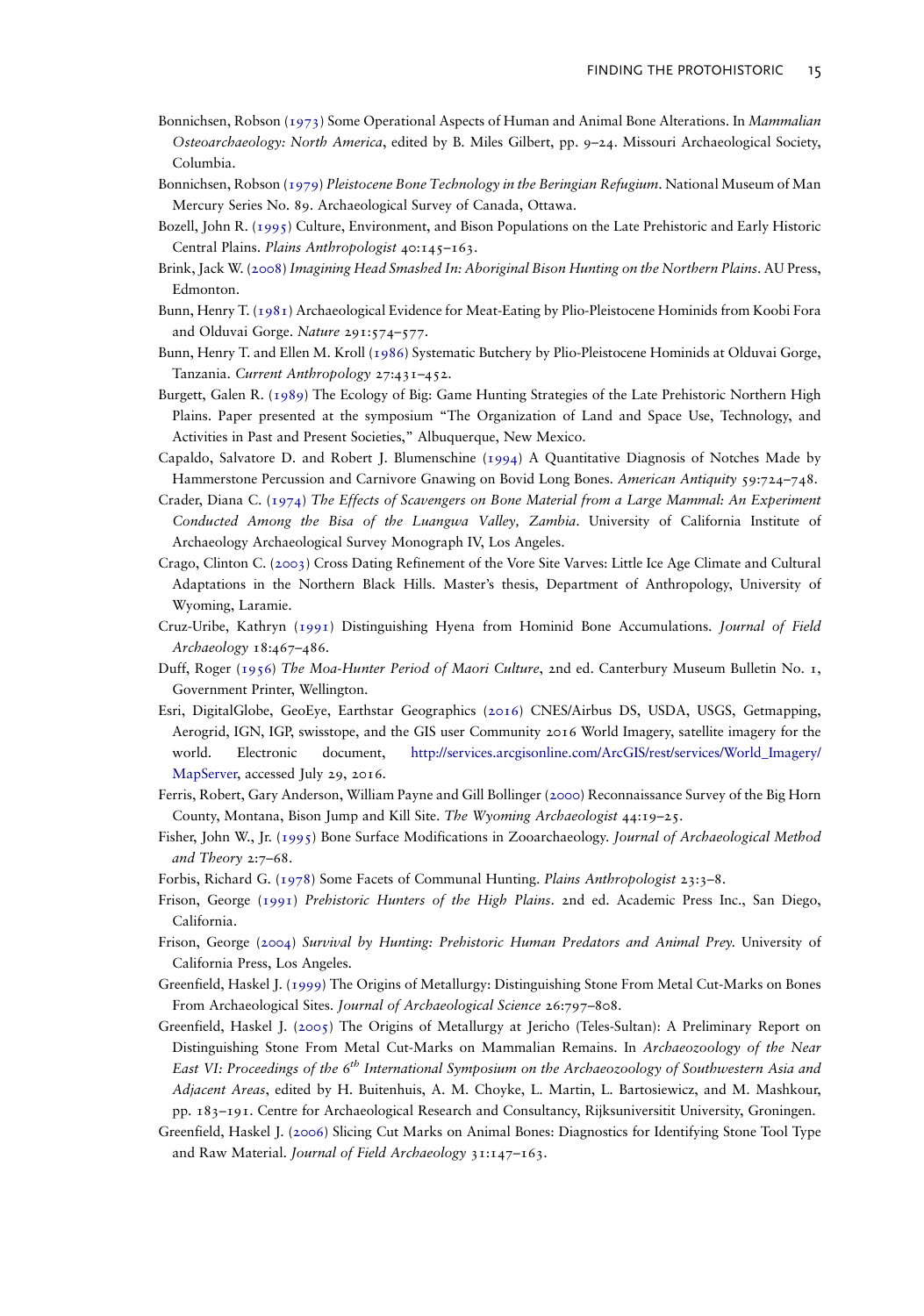- <span id="page-16-0"></span>Guilday, John E., Paul W. Parmalee, and Donald P. Tanner ([1962](#page-5-0)) Aboriginal Butchering Techniques at the Eschelman Site (36LA12), Lancaster County, Pennsylvania. Pennsylvania Archaeologist 32:59–83.
- Jones, Peter R. [\(1980](#page-5-0)) Experimental Butchery with Modem Stone Tools and its Relevance for Paleolithic Archaeology. World Archaeology 12:153–165.
- Lyman, R. Lee [\(1992\)](#page-8-0) Prehistoric Seal and Sea-Lion Butchering on the Southern Northwest Coast. American Antiquity 57:246–261.

Lyman, R. Lee [\(1994\)](#page-8-0) Vertebrate Taphonomy. Cambridge University Press, Cambridge.

- Miller, Mark E. and Galen R. Burgett ([2000\)](#page-8-0) The Cache Hill Site (48CA61): A Bison Kill-Butchery Site in the Powder River Basin, Wyoming. The Wyoming Archaeologist 44:27–43.
- Milner, George R., Clark Spencer Larsen, Dale L. Hutchinson, Mathew A. Williamson, and Dorothy A. Humpf ([2000](#page-4-0)) Conquistadors, Excavators, or Rodents: What Damaged the King Site Skeletons? American Antiquity 65:355–363.
- Oliver, James S. ([1989](#page-4-0)) Analogues and Site Context: Bone Damages from Shield Trap Cave (24CB91), Carbon County, Montana, USA. In Bone Modification, edited by Robson Bonnichsen and Marcella H. Sorg, pp. 73– 98. Center for the Study of the First Americans, Orono, Maine.
- Oliver, James S. ([1994](#page-4-0)) Estimates of Homind and Carnivore Involvement in the FLK Zinjanthropus Fossil Assemblage: Some Socioecological Implications. Journal of Human Evolution 27:267–294.
- Olsen, Sandra L. and Pat Shipman [\(1988](#page-4-0)) Surface Modification on Bone: Trampling Versus Butchery. Journal of Archaeological Science 15:535-553.
- Pickering, Travis Rayne and Blaire Hensley-Marschand ([2008](#page-5-0)) Cutmarks and Hominid Handedness. Journal of Archaeological Science 35:310–315.
- Pierce, Greg ([2015](#page-12-0)) Re-Examining Contact on the High Plains and Rocky Mountain Regions of the West. PhD dissertation, Department of Anthropology, University of Wyoming, Laramie.
- Potts, Richard ([1983](#page-5-0)) Foraging for Faunal Resources by Early Hominids at Olduvai Gorge, Tanzania. In Animals and Archaeology: Hunters and Their Prey, edited by Juliette Clutton-Brock and Caroline Grigson, pp. 51–62. British Archaeological Reports International Series 163, Oxford.
- Potts, Richard [\(1988\)](#page-5-0) Early Hominid Activities at Olduvai. Aldine De Gruyter, New York.
- Potts, Richard and Pat Shipman [\(1981\)](#page-4-0) Cutmarks Made by Stone Tools on Bones from Olduvai Gorge, Tanzania. Nature 291:577–580.
- Reher, Charles A. and George Frison ([1980\)](#page-1-0) The Vore Site, 48CK302, a Stratified Buffalo Jump in the Wyoming Black Hills. Plains Anthropologist 16:1-190.
- Scheiber, Laura L. ([2007](#page-8-0)) Bison Economies on the Late Prehistoric North American High Plains. Journal of Field Archaeology 32:297–313.
- Shipman, Pat [\(1981\)](#page-4-0) Application of Scanning Electron Microscopy to Taphonomic Problems. Annals of the New York Academy of Sciences 376:357–385.
- Shipman, Pat [\(1986\)](#page-5-0) Studies of Hominid-Faunal Interactions at Olduvai Gorge. Journal of Human Evolution 15:691–706.
- Shipman, Pat [\(1988](#page-4-0)) Actualistic Studies of Animal Resources and Hominid Activities. In Scanning Electron Microscopy and Archaeology, edited by Sandra L. Olsen, pp. 261-285. British Archaeological Reports International Series 452, Oxford.
- Shipman, Pat and Jennie J. Rose [\(1983a\)](#page-4-0) Evidence of Butchery and Hominid Activities at Torralba and Ambrona; An Evaluation Using Microscopic Techniques. Journal of Archaeological Science 10:465-474.
- Shipman, Pat and Jennie J. Rose ([1983b](#page-4-0)) Early Hominid Hunting, Butchering, and Carcass-Processing Behaviors: Approaches to the Fossil Record. Journal of Anthropological Archaeology 2:57-98.
- Sutton, Wendy Ann Swanson ([2004](#page-3-0)) Economic and Social Change during a Critical Transition: The Protohistoric in the Powder River Basin and Big Horn Mountains. PhD dissertation, Department of Anthropology, Columbia University, New York.
- Walker, Phillip L. and Jeffrey C. Long ([1977](#page-4-0)) An Experimental Study of the Morphological Characteristics of Tool Marks. American Antiquity 42:605–616.